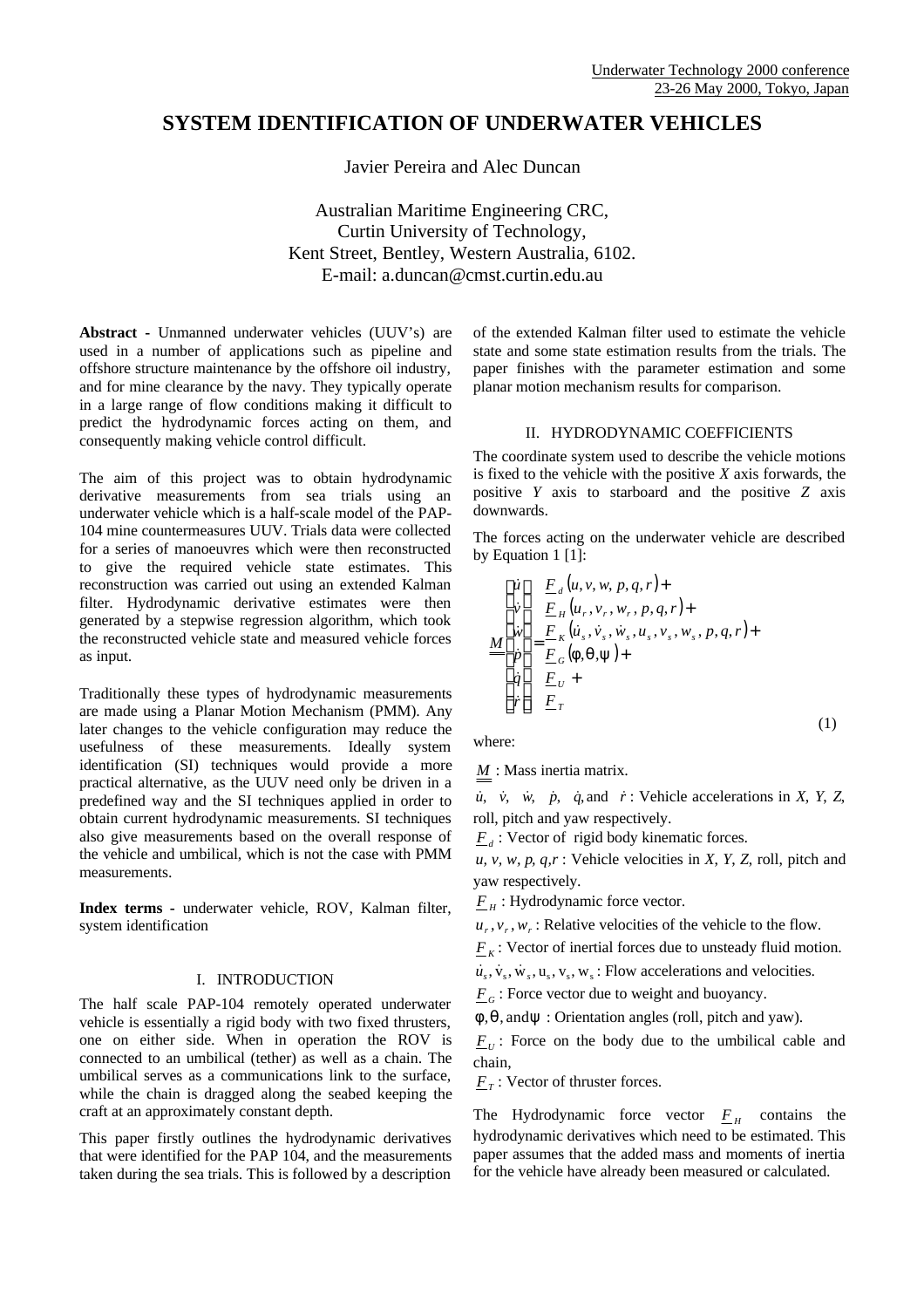Equation 2 gives the hydrodynamic force acting on the vehicle in the *X* (forwards) direction and is the first component of  $F_H$ :

$$
X_{H} = X_{qq}q^{2} + X_{rr}r^{2} + X_{rr}rp + X_{rr}r_{r} + X_{wq}w_{r}q + X_{uH}l^{2} + X_{rr}r_{r}^{2} + X_{ww}r_{r}^{2} + X_{w}w_{r}^{2} + X_{w}u_{r}w_{r}
$$
\n
$$
(2)
$$

Here the relative Velocity vector is given by:

$$
\left(u_r \quad v_r \quad w_r\right) = \left(u - u_s \quad v - v_s \quad w - w_s\right) \tag{3}
$$

$$
U = \sqrt{u_r^2 + v_r^2 + w_r^2}
$$
 (4)

Similarly in the Y (Sway) direction the hydrodynamic force is given by:

$$
Y_{H} = Y_{p|H} p |p| + Y_{pq} p q + Y_{r} u_{r} r + Y_{p} u_{r} p + Y_{wp} w_{r} p + Y_{q} u_{r}^{2} + Y_{p} u_{r} v_{r} + Y_{p|v} v_{r} |v_{r}|
$$
\n
$$
(5)
$$

The coefficients in front of the velocity products are the hydrodynamic derivatives or manoeuvring coefficients. For example  $X_{qq}$  describes the force in the X direction due to the square of the vehicle's pitch rate. There are similar equations and coefficients in the four remaining degrees of freedom.

### III. MEASUREMENTS

Measurements taken during the ROV trial included accelerations, angular rates, loads, position and heading.

Vehicle depth, accelerations and angular rates were measured by an inertial measurement package, TOWDAS, provided by the Australian Defence Science and Technology Organisation (DSTO). TOWDAS also had a flux-gate compass for heading measurement, and a pressure sensor for depth measurement. The vehicle umbilical, thrusters, and depth control chain were strain-gauged and the position of the vehicle was measured by the High Precision Acoustic Surveying System (HPASS) developed by Curtin University's Centre for Marine Science and Technology. In this experiment HPASS was configured to use 5 acoustic transponders to provide a high level of redundancy.

All these measurements had different sampling rates and accuracies. Position fixes also experienced some drop-outs, most likely caused by parts of the vehicle obscuring the acoustic line of site between the acoustic transducer on the vehicle and one or more transponders. The frequency of drop-outs was a function of the position and orientation of the vehicle relative to the transponder web.

These measurements do not correspond directly to the vehicle state required to perform the parameter estimation. Corrections must be made for gravity effects, accelerometer alignment and bias, position fix dropouts and sampling rate differences. A Kalman filter (KF) was used

to combine the measurements from the different sensors and perform the required corrections.

## IV. KALMAN FILTER

#### *A. Background*

Kalman filtering is used wherever there is a need to optimally estimate the state of a system using models and observations of the system [3]. The Kalman filter takes all the available information about the current state of the system and, using the previous best state estimate, calculates the most likely current state.

The Kalman filter also has the advantage of being able to combine information from a variety of different sources, and is easily modified. It also offers the ability to deal easily (through variance assignment) with acoustic range dropouts.

Kalman filters can diverge under certain conditions. The most common explanation for this is that too much weight is placed on the dynamic model relative to the measured observations. In other words the covariance matrix becomes unrealistically small. As a result observations are ignored and inaccuracies in the model bring about divergence. Other error sources might include biases which are not compensated for, as well as roundoff and truncation errors in the calculations. [4]

Since the vehicle model and observations are non-linear, an Extended Kalman filter (EKF) was used. This filter uses a Taylor series expansion of the model and observation equations.

#### *B. Setting Up the Filter*

Three things are required in order to construct an extended Kalman filter. Firstly, the dynamic model equations are required. These equations give the vehicle state at the next time step  $(t=t_{k+1})$  given the state at the previous time step  $(t=t<sub>k</sub>)$ . The dynamic model equations for the state estimator are:

$$
\underline{R}_{k+1} = \underline{R}_k + \underline{U}_k dt + \underline{x}_k \frac{dt^2}{2}
$$
 (6)

$$
\underline{O}_{k+1} = \underline{O}_k + C \underline{w} dt + C \underline{\dot{w}} \frac{dt^2}{2} + \underline{x}_k \frac{dt^3}{6}
$$
(7)

$$
\underline{U}_{k+1} = \underline{U}_k + \underline{\mathbf{x}}_k dt \tag{8}
$$

$$
\underline{\mathbf{w}}_{k+1} = \underline{\mathbf{w}}_k + \dot{\underline{\mathbf{w}}}_k dt + \underline{\mathbf{x}}_{-k} \frac{dt^2}{2}
$$
 (9)

$$
\dot{\mathbf{W}}_{k+1} = \dot{\mathbf{W}}_k + \mathbf{X}_{k} dt \tag{10}
$$

$$
\underline{a}_{O_{k+1}} = \underline{a}_{O_k} + \underline{x}_k dt \tag{11}
$$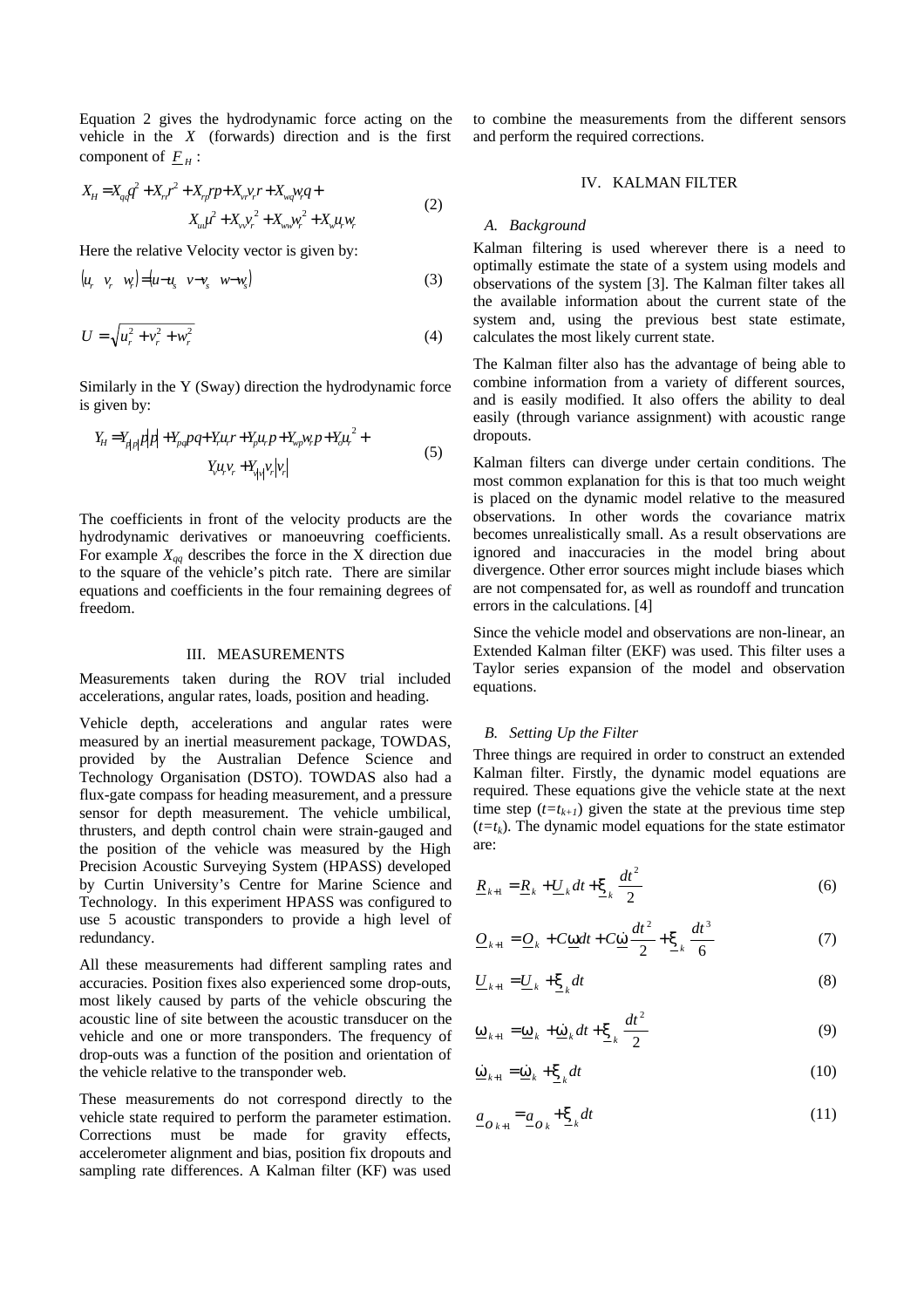where:

The subscripts  $k$  and  $k+1$  denote the appropriate time, ie  $R_{k+1}$  is  $R$  at time  $t_{k+1}$ .

- *R* : Vehicle position vector [*X Y Z*].
- *O* : Orientation vector [*f q y*].
- *U* : Vehicle global velocity [*U V W*].
- $w$ : Angular velocity vector [p q r].
- $\dot{\mathbf{w}}$  : Angular acceleration vector [p q r].
- $\underline{a}_o$ : Local vehicle acceleration vector  $\begin{bmatrix} \dot{u} & \dot{v} & \dot{w} \end{bmatrix}$
- *x* : Noise vector.
- *dt* : Amount of time between t=k+1 and t=k.

*C* : Transform from angular velocity/acceleration to orientation angle velocity/acceleration.

Note that these equations are relatively straight forward, and although it would be possible to use more accurate model equations this would complicate the calculation of derivatives required by the filter. The dynamic model equations given here proved to be adequate given the generally high quality of the observations.

Secondly, the observation equations need to be established. These equations give the sensor outputs that should be observed given the current state of the vehicle. The acceleration at a point  $\mathbf r$  within the vehicle is given by the following:

$$
\underline{a} = \underline{a}_o + \underline{w} \times (\underline{w} \times \underline{r}) + \underline{\dot{w}} \times \underline{r} - \underline{g}
$$
\n(12)

where:

- *r* : Position vector in the body-fixed axis [*x y z*].
- *a* : Acceleration at the position *r* within a rigid body.

 $\underline{a}_0$ : Acceleration of the origin of the coordinate system.

$$
\underline{g} = \begin{bmatrix} -g \cdot \sin q \\ g \cdot \cos q \cdot \sin f \\ g \cdot \cos q \cdot \cos f \end{bmatrix}.
$$

*g* : Acceleration due to gravity.

Equation 12 is essentially the observation equation for the accelerometers. Each accelerometer would have a different position vector, *r*, and would be multiplied by a direction cosine to correct for the accelerometer alignment; a bias term is also added. For example the observation equation for one accelerometer would look like this:

$$
measurement = \underline{a} \cdot \begin{bmatrix} l \\ m \\ n \end{bmatrix} + bias + noise \tag{13}
$$

where:

*l,m,n* : Accelerometer direction cosines. *bias* : Accelerometer bias.

Angular rate observation equations are of the following form:

$$
measurement = \underline{\mathbf{w}} \cdot \begin{bmatrix} l \\ m \\ n \end{bmatrix} + bias + noise \tag{14}
$$

The observation equation for an acoustic range is as follows:

$$
range = \sqrt{(X_T - X)^2 + (Y_T - Y)^2 + (Z_T - Z)^2 + noise}
$$
 (15)

where:

[*X Y Z*] : Vehicle position.

 $[X_T Y_T Z_T]$ : Transponder position.

*range* : Range measurement that is expected from the transponder

Thirdly, the covariance matrices of the dynamic model errors and measurement noise need to be defined. Measurement noise was characterised using stationary trials data, whereas the dynamic model covariances were estimated by simulation.

When real-time state estimates are required a forward Kalman filter must be used, but when post processing data improved results can be obtained by using a Kalman smoother (KS) which uses both past and future observations to estimate the current state. Equations for both of these cases are given in [3]. Both the KF and KS were implemented but only the KS outputs were used for parameter estimation.

Verification of the KF and KS was carried out by using a combination of simulations with and without noise, and also by comparing actual trials results with inclinometer data and other known manoeuvre details eg, manoeuvre time, circle radius.



**Figure 1 Plan view of position estimates for a circle manoeuvre. The vehicle started from rest at (3, 10), went straight ahead for a few seconds and then turned. Crosses are the forward Kalman filter estimates and the line is the Kalman smoother output.**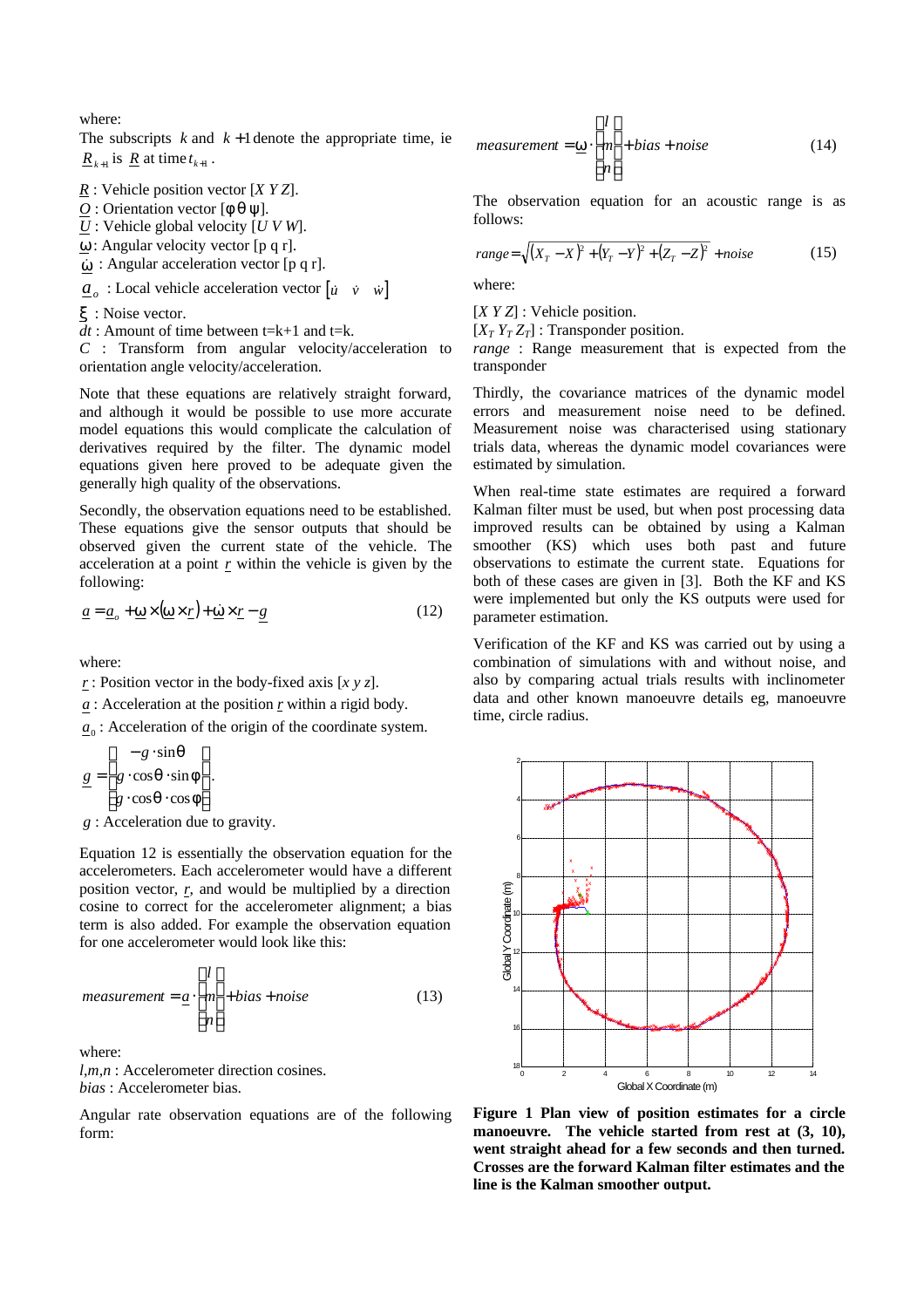### V. KALMAN FILTER RESULTS

The following are some results after processing trials data with the position estimator described previously.

Figure 1 shows the filter and smoother position estimates and heading estimates for a circle manoeuvre. The initial period of acceleration can be seen on the left side of Figure 1, while the rest of the manoeuvre is also the expected circle to port. The Kalman smoother is seen to improve on the original forward filter position estimates.

At the beginning of the manoeuvre the filter has not converged and so its estimates are as much as 2 metres from the vehicle's actual position. The Kalman smoother makes a much better estimate of the initial vehicle position.



**Figure 2 Global Y coordinate for circle manoeuvre to port. Forward filter and Kalman smoother estimate are shown.**

Figure 2 shows that the forward filter estimates are still converging up to the 30 second mark. The mean of the differences between the smoothed and forward filter coordinate estimates for the X, Y, and Z axis, after the 30 second mark, are 5.2cm, 10.1cm and 5.5cm respectively. This shows that the Kalman smoother is making a significant correction to the forward filter estimate.



**Figure 3 Vehicle pitch q for circle to port manoeuvre. Forward filter and Kalman smoother estimates are shown.**

Figure 3 shows the filter and smoother estimates for the vehicle pitch during the circle manoeuvre. The initial pitch estimate of about -0.2 radians (11 degrees nose down) is in agreement with pitch inclinometer data Figure 4. Note that the vehicle state estimator does not use the pitch or roll inclinometers in its calculations and the inclinometer data is used only for validation purposes.

If the circle to port in Figure 1 was executed perfectly, the expected phase difference between global X and Y axis velocities, U and V respectively, would be 90 degrees. The first maximum positive velocity V would also be expected to occur 90 degrees before the first maximum positive U velocity. Figure 5 shows that the filter velocity estimates for U and V are approximately 90 degrees out of phase, with the peak in the Y axis velocity occurring before the X axis velocity peak as expected. The circle to port was not a perfect circle so that U and V are not perfect sine waves.



**Figure 4 Data from pitch inclinometer during circle to port manoeuvre.**



**Figure 5 Global X and Y axis Velocities U and V respectively for circle to port manoeuvre. Kalman smoother estimates are shown. Solid line is the velocity U and the Dashed line is the velocity V.**

The Kalman smoother estimate for  $\dot{v}$  (Figure 6) has a maximum value of about  $0.05 \text{ms}^2$  and a mean value of - $0.002 \text{ms}^2$  between the 36 and 90 second marks (steady state circling part of circle manoeuvre). This compares well with the estimated centripetal acceleration for this manoeuvre  $-0.05$ ms<sup>-2</sup> based on a vehicle velocity of  $0.5$ ms<sup>-1</sup> and a circle radius of 5m.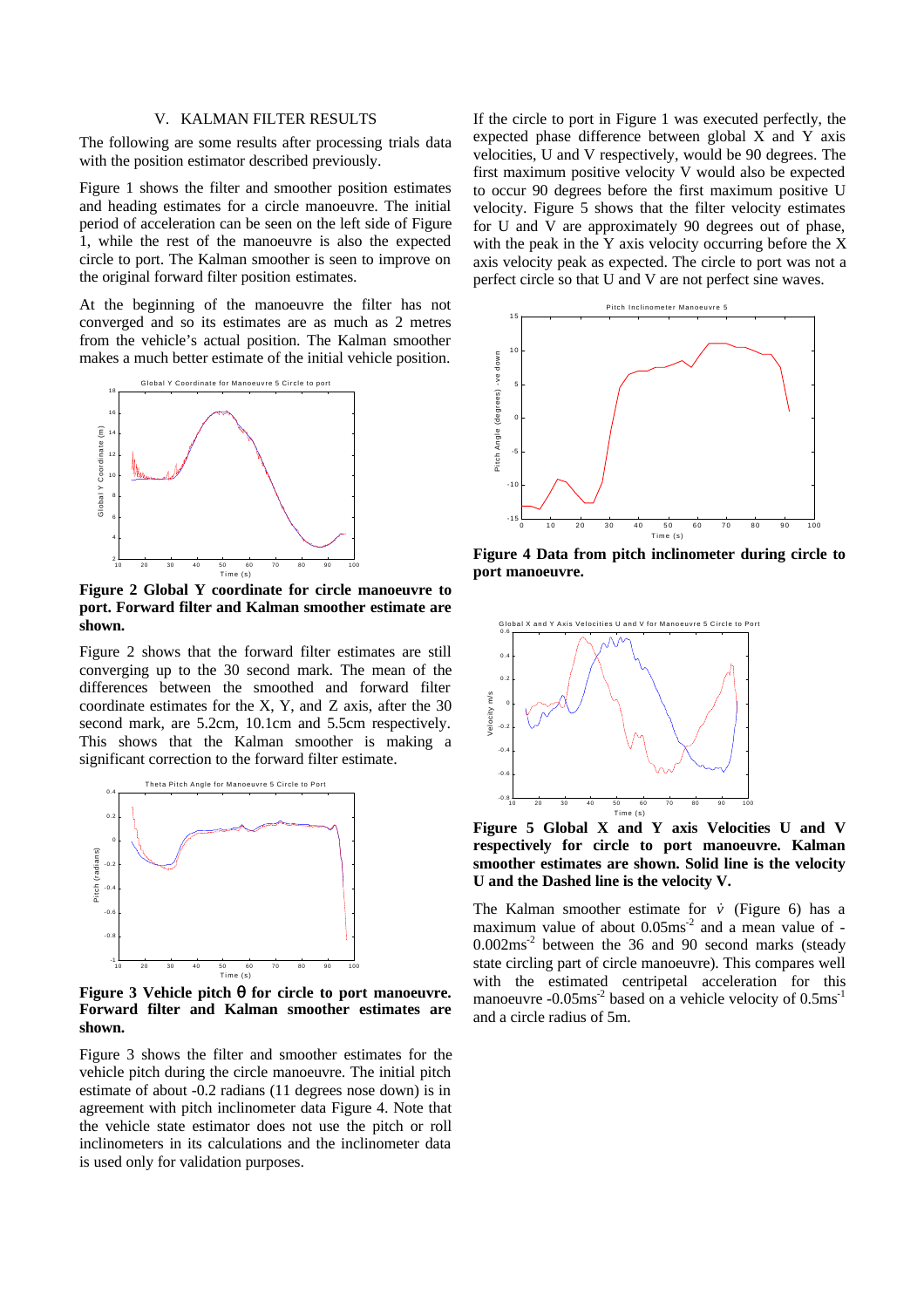

**Figure 6 Acceleration along vehicle local y axis** *v*& **. Solid line is the Kalman smoother estimate. Dashed line is the forward filter estimate.**

All vehicle state variables were estimated well enough for system identification purposes. However, the local acceleration estimates were not expected to be accurate because the accelerometer noise levels were usually greater than the accelerations being measured. Verification of the filter using simulated data showed that the filter does converge to a correct solution. Numerical calculations of the local accelerations using the estimated global velocities and vehicle orientations were also consistent with the filter's acceleration estimates.

# VI. PARAMETER ESTIMATION

By rearranging Equation 1 an equation of the form *Ax=b* can be constructed. Here *x* contains the hydrodynamic derivatives for one of the six degrees of freedom. *b* is a vector of the estimated hydrodynamic force acting on the vehicle throughout the manoeuvre, and *A* is a matrix containing velocity products with each row corresponding to one time step.

When least squares was applied to this model it was evident that the residuals were correlated and hence either the disturbances were not independent or there was a deficiency in the hydrodynamic model. Investigation of this correlation showed that the correlation was due primarily to the umbilical and chain forces.

In order to correctly apply least squares it was necessary to model the correlation with a first order autoregressive process  $z_n = e_n + f z_{n-1}$ . Here  $z_n$  is the residual at time *n* and  $e_n$ is white noise. This produces the non linear least squares problem given by Equation 16.

$$
b_n = f b_{n-1} + A_n x - f A_{n-1} x \tag{16}
$$

A Gauss-Newton algorithm was used to solve for the model parameters, and a stepwise regression algorithm was used to select the hydrodynamic derivatives that were included in the final model for each manoeuvre.

The following set of six tables (tables 1 to 6) show the estimated hydrodynamic coefficients for three of the trials manoeuvres, along with the coefficients as measured on a 1/3 scale model of the PAP-104 by a planar motion mechanism (PMM). PMM coefficients not shown were not measured.

Trials results with an asterix have the higher significance (f-test value) in describing the hydrodynamic force for the relevant degree of freedom during the specified manoeuvre. Blank spaces are coefficients not chosen to describe the manoeuvre on the basis of significance tests. The percentage figures are the approximate standard errors of the estimated coefficients as a percentage of the corresponding coefficient.

 $Y_{\nu/\nu}$  is within experimental error of the PMM measurement, and  $X_{uu}$ <sup>'</sup> has the same order of magnitude as the PMM measurement. Of the six coefficients that are identified in more than one manoeuvre  $Y_{pq}$ ,  $Z_{uq}$ , and  $K'_{\nu(\nu^2+\omega^2)^{0.5}}$  are not within error of one another. Two of the three  $Z_{uq}$  measurements are within error of each other.

Considering the number of error sources in the trials data and the conditions the UUV was operating under the results are reasonable.

|                              | Circle            |     |                | Zigzag |      | Line |            |      |
|------------------------------|-------------------|-----|----------------|--------|------|------|------------|------|
| $X_{uu}$                     | 0.076<br>$\ast$   | 40% |                |        |      |      | 0.012      | 4.2% |
| $\overline{X}_{uw}$          |                   |     | 0.61<br>$\ast$ | 19%    |      |      |            |      |
| $X_{\nu\nu}^{\phantom{\nu}}$ |                   |     | 0.57<br>$\ast$ | 21%    |      |      | 0.043 3.9% |      |
| ${X_{\nu r}}^{'}$            |                   |     |                |        | 3.79 | 64%  |            |      |
| $X_{ww}$                     | $-1.5$            | 35% |                |        |      |      |            |      |
| $\overline{X_{wq}}$          | $-4.75$           | 33% | $-2.5$         | 29%    |      |      |            |      |
| $X_{rr}^{'}$                 | $-0.82$<br>$\ast$ | 27% |                |        |      |      |            |      |

**Table 1 PAP-104 non-dimensional x-axis surge coefficients**

|                | Circle            |     | Zigzag           | Line |     |     | <b>PMM</b> |      |  |
|----------------|-------------------|-----|------------------|------|-----|-----|------------|------|--|
| $Y_{uu}$       | 0.061 44%         |     |                  |      |     |     |            |      |  |
| $Y_{up}$       | $-0.39$           | 26% |                  |      |     |     |            |      |  |
| $Y_{ur}$       | 0.89<br>$^{\ast}$ | 9%  |                  |      |     |     | 0.04       | 93%  |  |
| $Y_{\nu/\nu/}$ | $-0.90$           | 50% |                  |      |     |     | $-0.30$    | 4.3% |  |
| $Y_{wp}$       |                   |     |                  |      | 3.7 | 39% |            |      |  |
| $Y_{p/p/}$     |                   |     | $-1.8$<br>$\ast$ | 29%  |     |     |            |      |  |
| $Y_{pq}$       | $-5.4$            | 41% | $-1.9$           | 37%  |     |     |            |      |  |

**Table 2 PAP-104 non-dimensional y-axis sway coefficients**